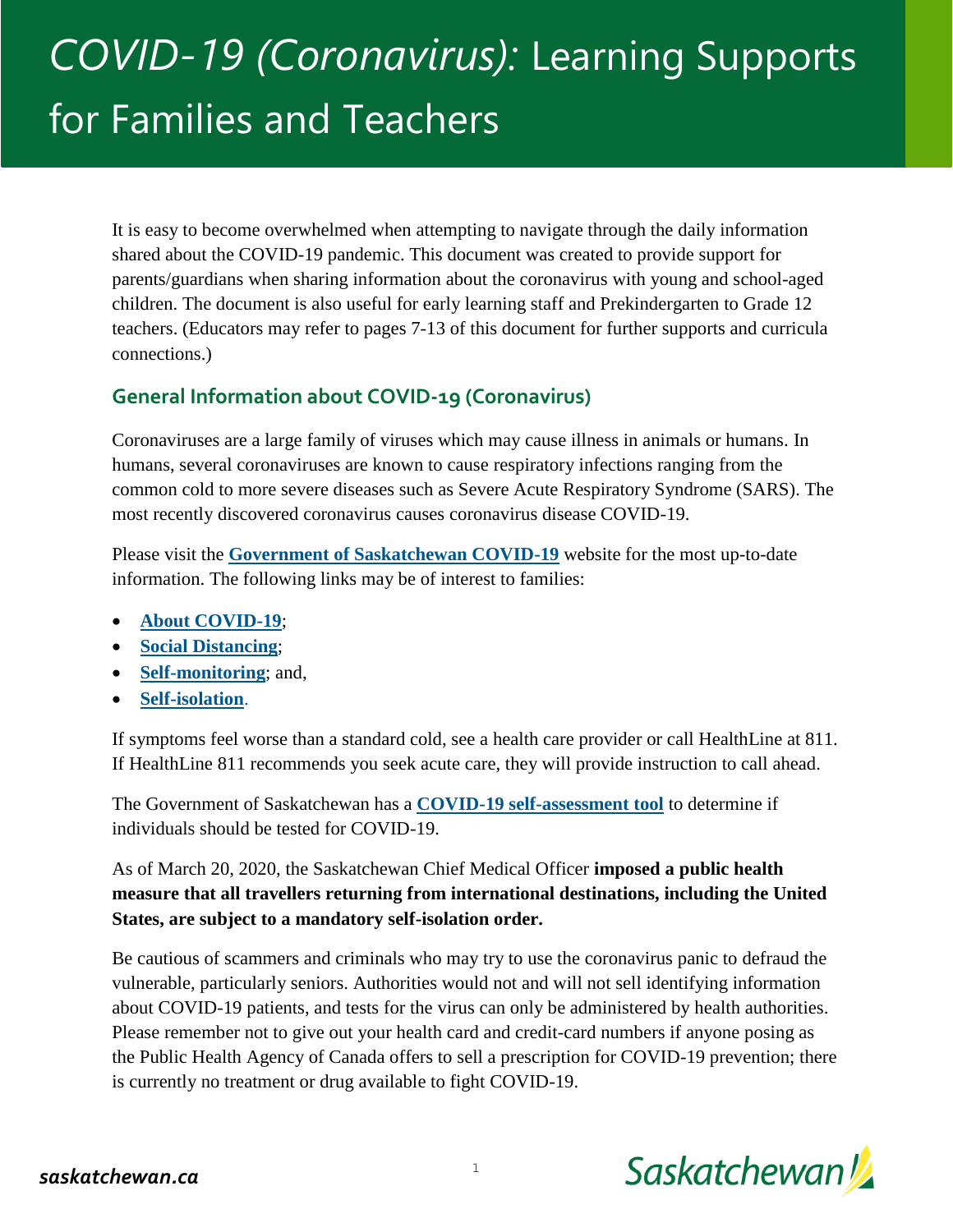For further information, please refer to:

- **[Government of Saskatchewan](https://www.saskatchewan.ca/government/health-care-administration-and-provider-resources/treatment-procedures-and-guidelines/emerging-public-health-issues/2019-novel-coronavirus)**
- **[Public Health Agency of Canada](https://www.canada.ca/en/public-health.html)**
- **[Centers for Disease Control and Prevention](https://www.cdc.gov/)**
- **[World Heath Organization](http://www.who.int/)**

# **Talking with children about COVID-19**

News about COVID-19 is everywhere. While young children may not be able to grasp too many facts about the viral pandemic, they no doubt are able to understand that their routine, and that of their family, has changed. They may also feel anxious about what they *do* comprehend, for example, the fact that many people are getting sick. Older children can perhaps understand much of the information presented in the media, but they may be feeling confused as they sort through materials that they see and hear, and anxious about the future. While adults want to share truthful information, they may be unsure of when to share, how much to share, or ways to share. The following sections provide ideas for talking with children, ages 5 – 9 and ages 10 and older.

Before undertaking any of the suggested activities with your children, please visit the **[Government of Saskatchewan COVID-19](https://www.saskatchewan.ca/government/health-care-administration-and-provider-resources/treatment-procedures-and-guidelines/emerging-public-health-issues/2019-novel-coronavirus/about-covid-19)** website for the most up-to-date information regarding public spaces, interacting with others and social distancing.

# **Children ages 4 -9 years old**

*Note: Questions in this section are from the perspective of the child.*

## **What is Coronavirus?**

- Discussion Points:
	- o It is a virus like having the flu or cold.
	- o It is spread by germs.
	- o There are ways to stop germs from spreading.
- Activity Suggestions:
	- o Ask your child to tell you what they know about germs and how to help stop them from spreading (e.g., coughing into their elbow, staying home when they are sick, washing your hands).
	- o Together make a poster with the title *I Stop Germs When I*. Add ways to stop the germs and then hang the posters around the house.
	- o Watch and discuss the video "Germ Smart" (click **[here](https://www.youtube.com/watch?v=NoxdS4eXy18)**).

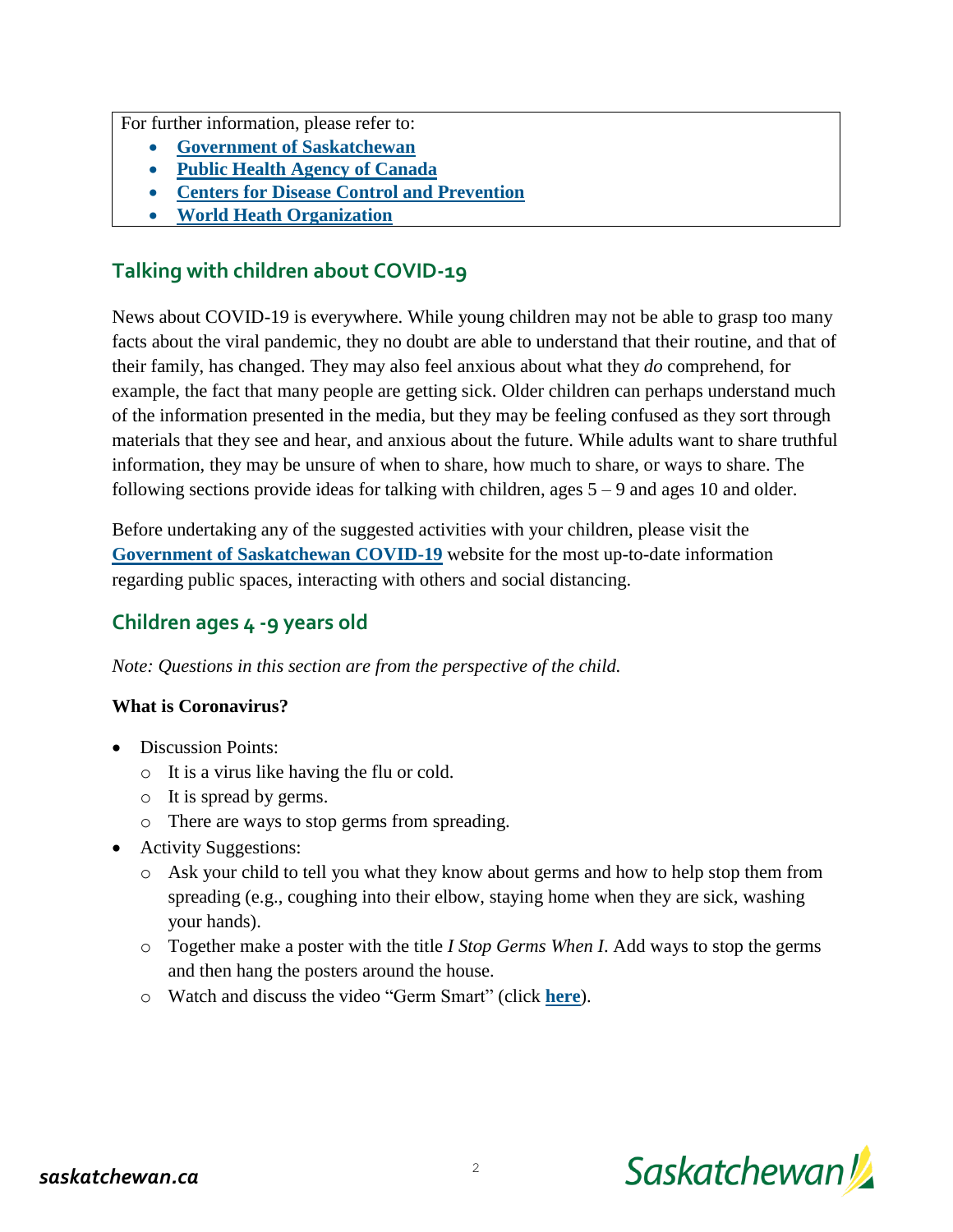## **Am I going to get sick? Are you going to get sick?**

- Discussion Points:
	- o Discuss what is being done to stop the spread of germs in your household and community (e.g., staying home from school, only going shopping for important things like food, medicine and household supplies, staying away from playgrounds and large groups of people).
	- o Talk about keeping space between people for the time being.
- Activity Suggestions:
	- o In the house practice what social distancing means (e.g., meeting up with others when outside – space, smile, small talk).
	- $\circ$  Create a plan in case of sickness if you get sick this is what I will do if I get sick this is what I want you to do.

## **Why can't I play with my friends who are not sick?**

- Discussion Points:
	- o Sometimes people can spread the germs without being sick.
	- o We are not sure who people have been in contact with or where they have been.
	- o We do not want our friends to feel bad if they passed germs onto us or if we passed germs onto them.
- Activity Suggestions:
	- o Setup online groups for children with friends and schoolmates.

#### **Why are you not going to work? Are we going to be poor?**

- Discussion Points:
	- o Review conversations about social distancing and stopping the germs from spreading.
	- o Talk about setting priorities what we need to stay healthy, cutting back.
	- o Talk about how people in the community and the government help.
	- o If appropriate, discuss:
		- what it means to work from home;
		- being laid-off; and,
		- **unemployment benefits.**
- Activity Suggestions:
	- o Make a list of items have the child separate them into needs/wants.
	- o Brainstorm different ways to help people in the community (e.g., ways to check-in on people who live alone, offering to pick-up groceries for neighbours).

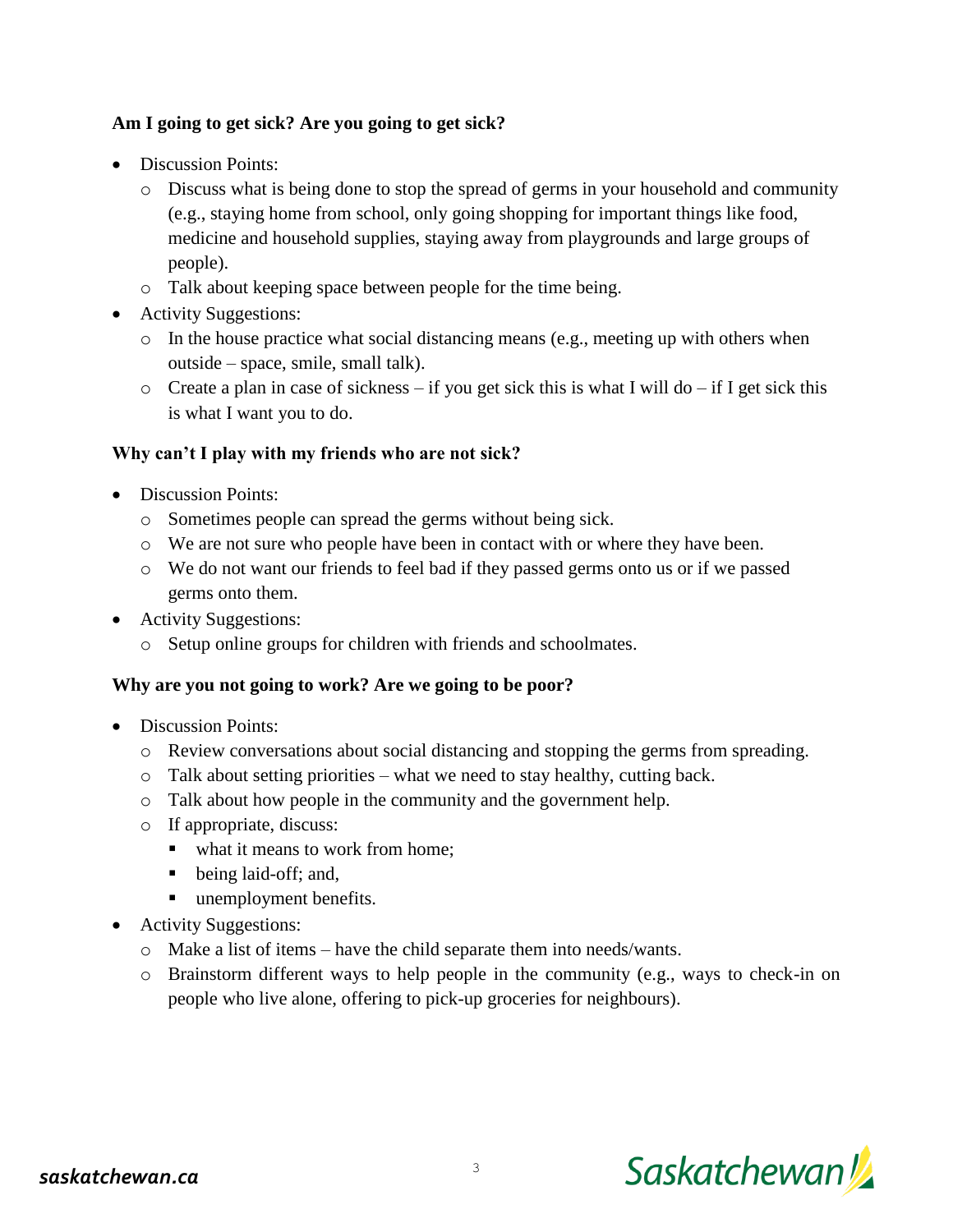# **Children ages 10 and older**

#### **How do I begin to talk with a child about COVID-19?**

- Invite children to talk and ask questions. They may have found out a lot about COVID 19 already, and may have numerous questions about the reliability of what they know, and specifically how COVID 19 affects them.
- Share information in an age-appropriate way, being truthful, but at the same time without being sensational.
- Watch for signs of anxiety in a child, and while assuring them that it is natural to be worried or scared about a serious issue, it is also a time when you, as a caregiver, will do everything you can to make sure the family is safe. Be aware that you are setting the emotional tone of the conversation.
- Remember to avoid language that might blame others in any way. Talk about how some information we have access to might be inaccurate or based on rumours.

## **What if I can't answer their questions or if we are confused about information in the media?**

Take this as an opportunity to explore reputable websites together. Students over the age of 10 are capable of researching reliable informational sites, preferably together with an adult.

- o The **[Government of Saskatchewan COVID-19](https://www.saskatchewan.ca/government/health-care-administration-and-provider-resources/treatment-procedures-and-guidelines/emerging-public-health-issues/2019-novel-coronavirus/about-covid-19)** website and **[Government of Canada](https://www.canada.ca/en/public-health/services/diseases/coronavirus-disease-covid-19.html)  [website](https://www.canada.ca/en/public-health/services/diseases/coronavirus-disease-covid-19.html)** give updates, information on risk, symptoms and treatment and also offers a section on Canada's response to the pandemic.
- o The **[World Health Organization Coronavirus website](https://www.who.int/emergencies/diseases/novel-coronavirus-2019/)** offers advice about protecting yourself, travelling, research, and even on busting myths related to COVID 19.
- o The Centers for Disease Control and Prevention (CDC) contains **[reliable information](https://www.cdc.gov/coronavirus/2019-ncov/index.html)** under headings such as "What You Need to Know" and "Resources for the Community."

#### **What are some positive things we should be talking about during this time?**

- There are always those around us who are the "helpers." Look for stories of people who are working to keep our communities those who are helping people with acts of kindness.
- Brainstorm ideas of ways to be caring and compassionate in your community. Could you write a cheerful message to someone? Share your artistic talents through social media? Draw a picture to display in your front window? Write a chalk message on the sidewalk?
	- o **[Voices of Youth](https://www.voicesofyouth.org/covid-19-your-voices-against-stigma-and-discrimination)** is an example of a site where youth are sharing positive messages.
- Focus on what individuals can do to stay safe. Children will have already heard about the importance of washing hands, cleaning surfaces, not touching their faces and staying home and away from other people. Emphasize to children how they can do their part in containing the spread of the virus.

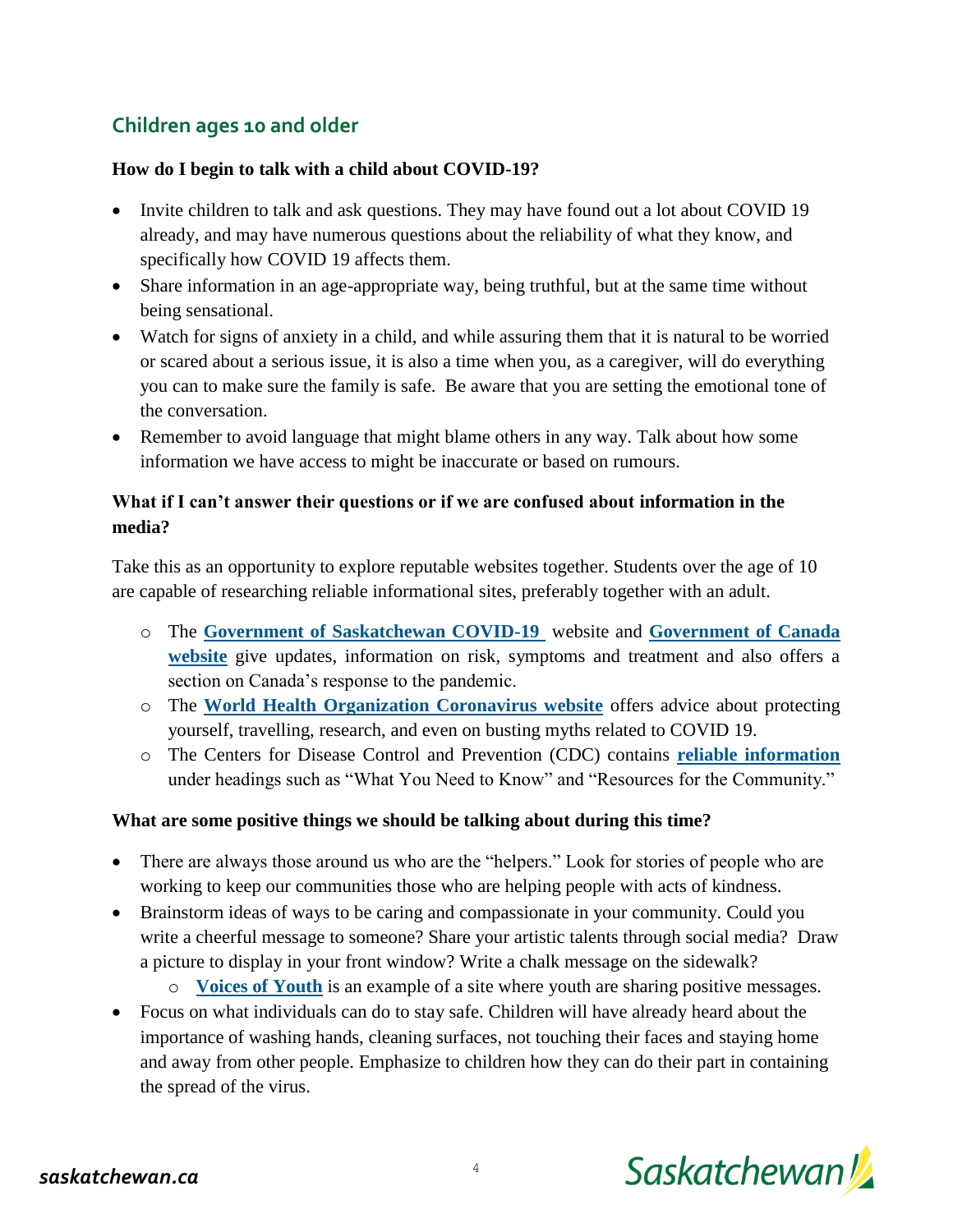• Find ways to have children stay in touch with friends and extended family members. This may be as simple as a phone call or through many other forms of technology. Enjoy socializing, even at a distance.

#### **What if my child seems anxious during and after our conversations?**

- Remind children that they can talk to you anytime. Even if conversations are difficult, you will always listen and care about them and their concerns.
- Try to remain calm and in control. If you are feeling anxious yourself, reach out to family, friends or others in your community who will help you relax before continuing your conversation with a child.

#### **For further information, please refer to:**

- **[Parenting in the Time of COVID-19](https://www.who.int/emergencies/diseases/novel-coronavirus-2019/advice-for-public/healthy-parenting)**
- **[How to Talk to your Child About Coronavirus Disease 2019](https://www.unicef.org/coronavirus/how-talk-your-child-about-coronavirus-covid-19)**
- **[Talking with Children about Coronavirus Disease 2019: Messages for](https://www.cdc.gov/coronavirus/2019-ncov/community/schools-childcare/talking-with-children.html)  [Parents/guardians, School Staff, and Others Working with Children](https://www.cdc.gov/coronavirus/2019-ncov/community/schools-childcare/talking-with-children.html)**
- **[Talking to Kids About the Coronavirus](https://childmind.org/article/talking-to-kids-about-the-coronavirus/)**
- **[Hand Washing Video](https://www.flixxy.com/how-soap-kills-viruses.htm)**

## **Ways to Support Child and Family Mental Wellness**

The COVID-19 pandemic is extremely challenging as it is disrupting school and work life, daily routines, activities all the elements of normalcy that solidify our lives. Children especially will find this time confusing and scary. They may also sense the anxiousness and fear in adults. It is important to recognize and acknowledge that it is normal to experience some level of anxiety and fear. It is also essential to express this to children.

#### **How can I help children manage stress?**

- Keep informed but be mindful of information overload.
- Look for accurate and credible sources (see below) and avoid unfamiliar websites and social media sources that sensationalize information.
- Try to deal with problems in a structured way to avoid becoming overwhelmed. Identify concerns and divide the problems into more manageable parts such as, things that need to be done today, ones that can wait until another day and ones that can be dropped.
- Seek out positive connections with others who will not increase your anxiety and fears.
- Foster resilience (ability to overcome or recover from significant challenges) in yourself and in children and try to avoid worst case scenarios.

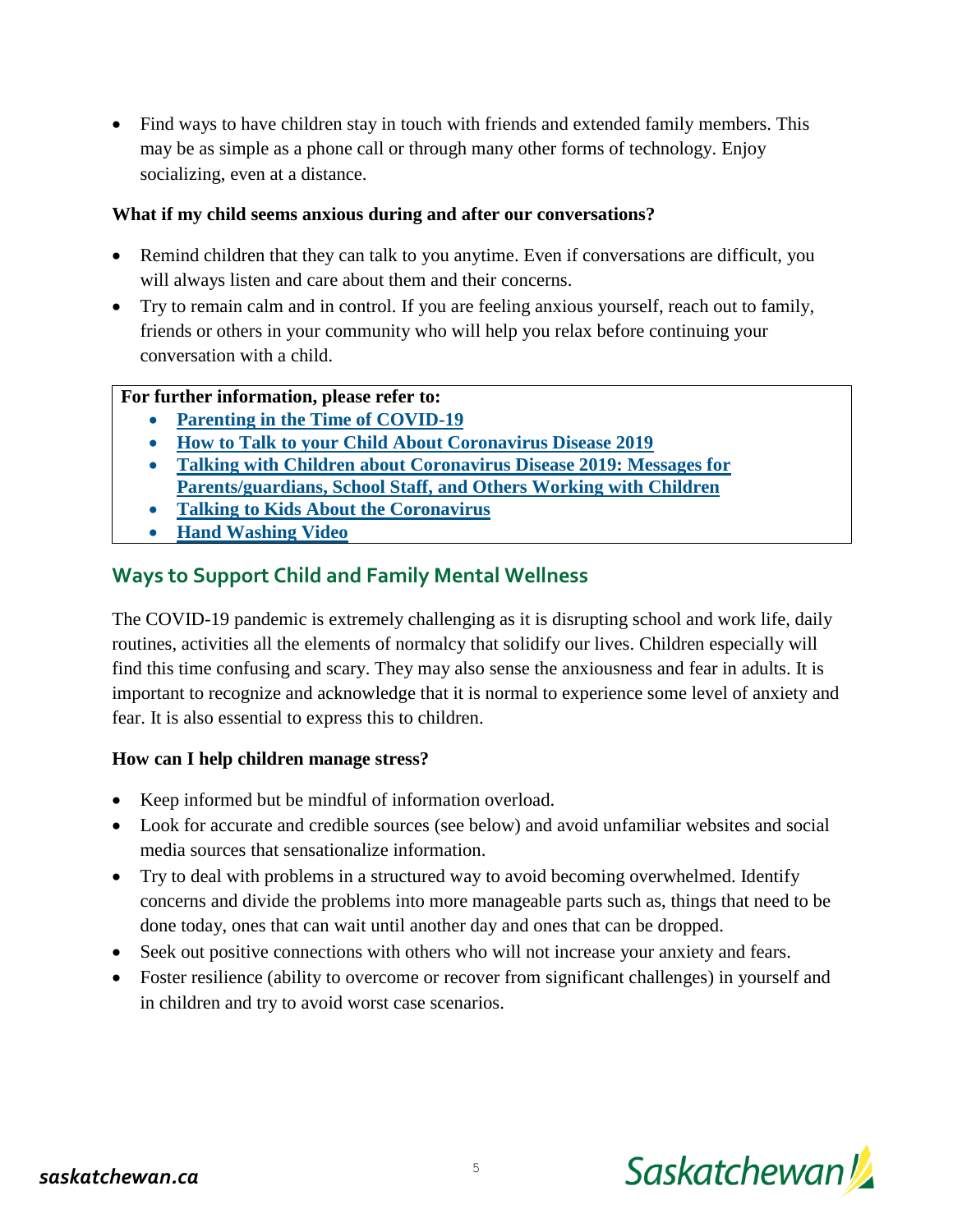## **What can families do to maintain normalcy during this stressful time?**

- Seek balance and involve children when establishing a healthy home routine that includes exercise, planning times for unplugging from the media and keeping regular sleeping schedules.
- Routines do not need to mirror a day at school.
- Blend learning with daily chores, tasks and projects.
- Build relaxation and physical activities into daily routines.
- Engage children in empowering activities.
	- o Involve younger children in daily chores that give them responsibility and feel they are contributing to the family well-being, such as helping with the dishes, planning meals, playing games or reading to younger siblings.
	- o These **[resources for families](http://csefel.vanderbilt.edu/resources/family.html)** offer ideas about how to support children with routines and expressing emotions and feelings.
	- o This **[parental resource](https://www.zerotothree.org/resources/3210-tips-for-families-coronavirus.)** offers tips for families including age-appropriate responses to common questions, a guide to self-care, and activities for young children experiencing social distancing.
	- $\circ$  Involve older children with home projects such as, preparing healthy meals, organizing and leading family physical activities, meditation and relaxation sessions, or board game sessions. Visit **[here](https://www.unicef.org/media/66146/file/COVID-19%20parenting%20tips.pdf)** to see some tips.

#### **What can be done if further support is needed?**

- Sometimes a family member may still continue to struggle to cope. If you feel someone is experiencing symptoms of intense or excessive anxiety encourage them to consult with a health expert.
- There are also other community supports available such as, family doctors, clergy, psychologist and community mental health facilities.

#### **For further information, please refer to:**

- **[Saskatchewan Health Authority](https://www.saskhealthauthority.ca/)**
- **[Canadian Mental Health Association](https://cmha.ca/news/covid-19-and-mental-health)**
- **[Centre for Addiction and Mental Health](https://www.camh.ca/en/health-info/mental-health-and-covid-19#coping,)**
- **[Anxiety Canada](https://www.anxietycanada.com/resources/educator-resources/,%20My%20Anxiety%20Plans)**
- **[Canada Mental Health Commission](https://www.mentalhealthcommission.ca/English/news-article/13920/choosing-sources-information-carefully-critical-covid-19-mental-well-being-says)**

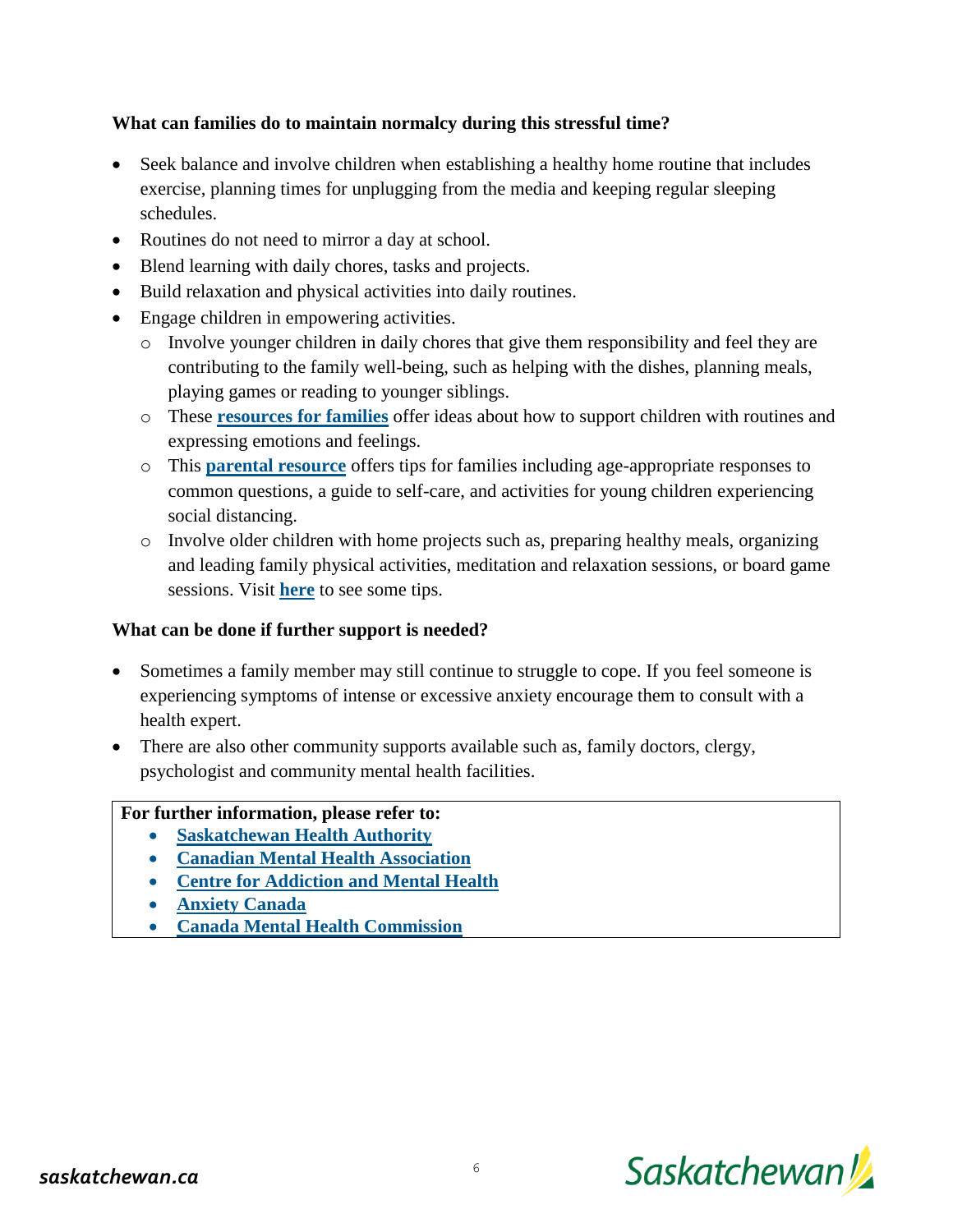# **Curriculum Connections and Additional Supports for Teachers**

Young children benefit from reassurance that they are safe. Encourage proper handwashing, coughing into their elbow, proper nutrition and physical distancing as actions to stay safe. Limit the amount of exposure to the daily news for very young children. Be willing to answer questions that children have and clarify their understanding without overwhelming them with complicated details or technical information.

Handwashing: Explain the importance of washing our hands during the Coronavirus pandemic.

## Video: **[COVID-19 Germs Experiment for Kids](https://www.youtube.com/watch?v=_KirHm_sYfI)**.

This PDF story guide, *A Curious Guide for Courageous Kids*, offers a child friendly format to engage in conversation about the Coronavirus. This guide is available in 17 languages: Italian, English, German, Spanish, French, Japanese, Bulgarian, Albanian, BCS, Arabic, Persian, Turkish, Portuguese, Hungarian, Polish, Russian and Greek. More translations are being created. Check back often. The guide may be found **[here](https://www.hands-on-international.net/free-covid-19-guide-for-children/)**.

For ideas to support conversations with children, please visit: **[How to Talk to your Child](https://kidshealth.org/en/parents/coronavirus-how-talk-child.html)**.

*Something Strange Happened in my City: A social story about the coronavirus pandemic for children* offers families a social story with real images of children to discuss the coronavirus pandemic. This social story provides a guide to discussing the pandemic with young children. It may be found **[here](https://fdafdaa5-78a3-4b52-a60c-bbc1ed5e8667.filesusr.com/ugd/d4e6d3_e6d1e88990374bd59c9de2b3b273e47f.pdf?index=true)**.

*Marvel and Friends. Staying Clean and Healthy: Proper Hygiene for Kids* can be found **[here](https://rover.edonline.sk.ca/en/rover/videos?utf8=%E2%9C%93&video%5Bm%5D=and&q%5Btitle_or_description_or_entry_or_series_name_or_series_description_cont%5D=germs.)**.

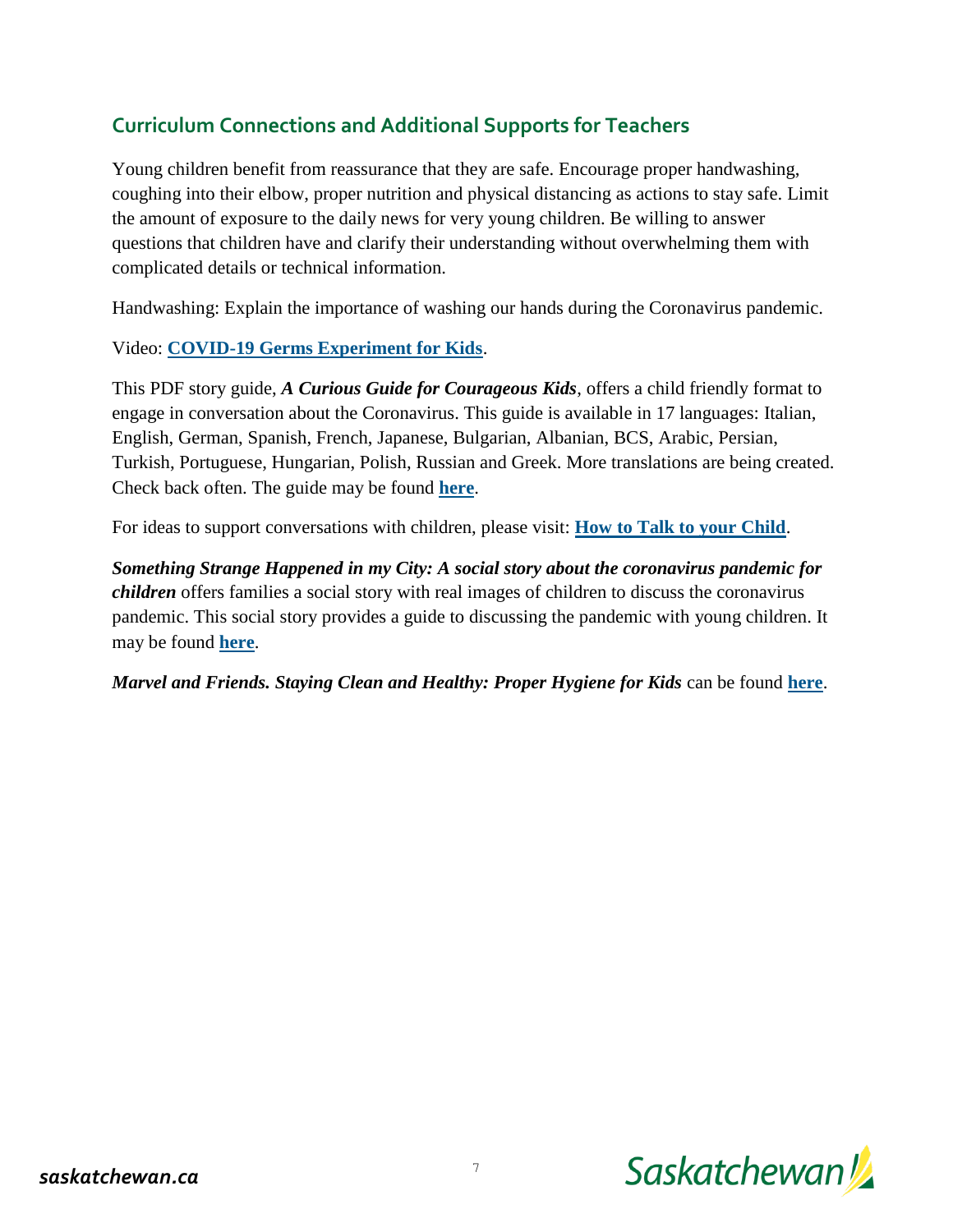| Opportunities to Address the Topics in Health Education Conficula                                                                                                                                                                             |                                                                                                                                                                   |  |
|-----------------------------------------------------------------------------------------------------------------------------------------------------------------------------------------------------------------------------------------------|-------------------------------------------------------------------------------------------------------------------------------------------------------------------|--|
| Health Education: English                                                                                                                                                                                                                     | Interdisciplinaire et Bienêtre : French<br>Immersion                                                                                                              |  |
| USC1.1 Examine healthy behaviours and<br>opportunities and begin to determine how<br>these behaviours and opportunities may<br>affect personal well-being.                                                                                    | É-DV.8 Prend conscience de son corps et de ses<br>responsabilités envers son corps.                                                                               |  |
| DM1.1 Examine initial steps (i.e., Stop,<br>Think, Do) for making basic choices<br>regarding healthy behaviours; healthy brain,<br>heart, and lungs; healthy relationships;<br>pedestrian/street safety; and a healthy sense<br>of self.      | AP-DV.11 Détermine les moyens utilisés pour<br>satisfaire : ses propres besoins et désirs; les<br>besoins de sa communauté.                                       |  |
| USC2.3 Develop an understanding of how<br>health may be affected by illness and disease.                                                                                                                                                      | 3CHC.4 Déterminer les actions ou gestes<br>possibles pour l'amélioration de sa santé et<br>celle de sa famille ou des gens de son foyer.                          |  |
| DM2.1 Demonstrate how, why, and when to<br>ask for help and/or advice when discovering<br>healthy connections related to thoughts-<br>feelings-actions, healthy snacking, affects of<br>illness/disease, respect, safety, and diversity.      | 4CHC.4 Déterminer la responsabilité<br>personnelle en matière de sécurité et de<br>protection dans une variété de situations.                                     |  |
| AP2.1 Act upon health-related<br>understandings, skills, and confidences to<br>make healthy connections related to personal<br>thoughts-feelings-actions, healthy snacking,<br>affects of illness/disease, respect, safety, and<br>diversity. | 4CHC.6 Évaluer des stratégies saines de<br>gestion du stress et de l'anxiété.                                                                                     |  |
| USC3.4 Understand what it means to<br>contribute to the health of self, family and<br>home.                                                                                                                                                   | 5CHC.3 Evaluer l'impact des<br>maladies infectieuses et des<br>maladies non infectieuses sur le bienêtre<br>holistique, y compris le VIH/sida et<br>l'hépatite C. |  |

# **Opportunities to Address the Topics in Health Education Curricula**

ヿ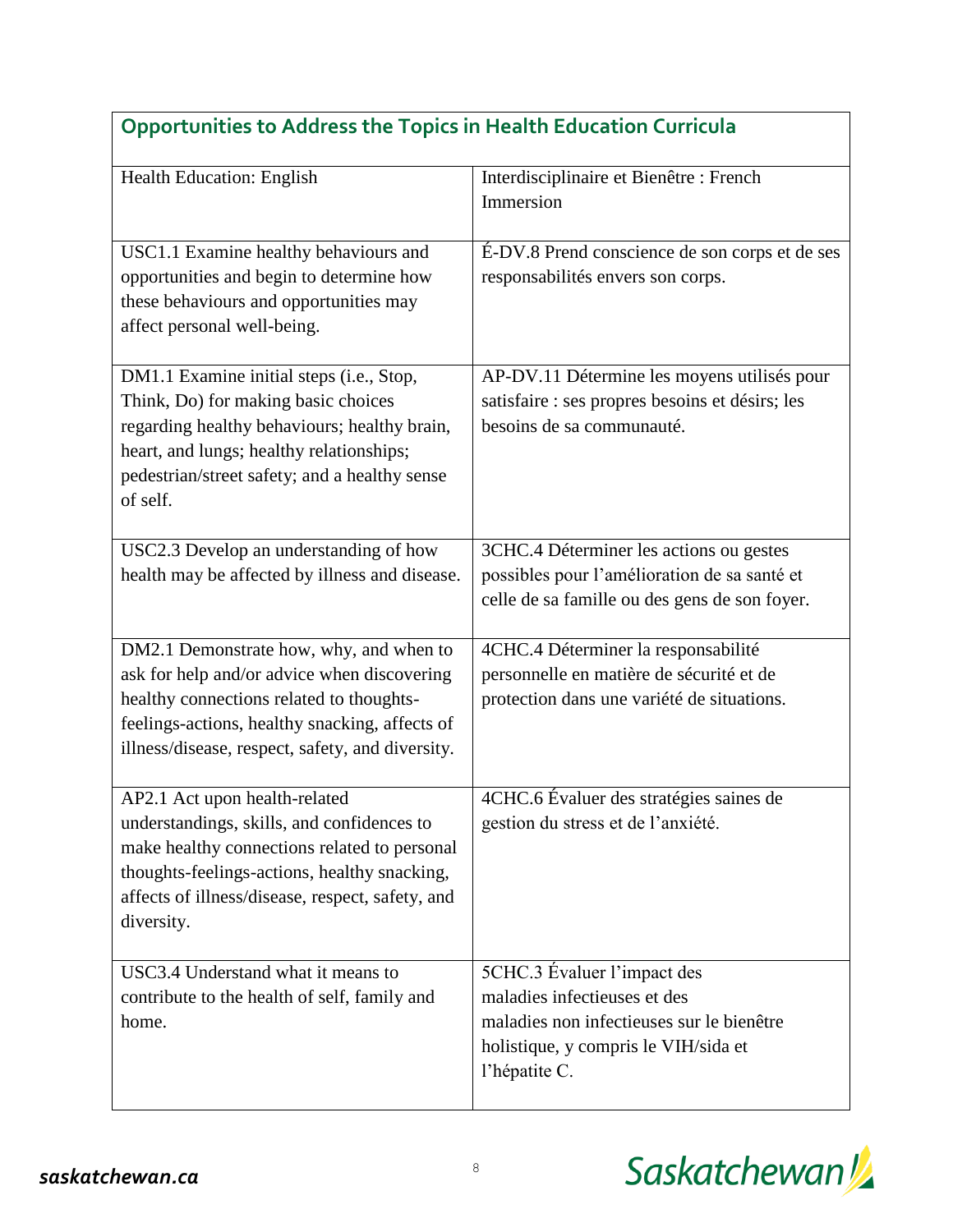| USC3.5 Evaluate safe behaviours/practices to     | 6CHC.3 Déterminer les moyens de                  |
|--------------------------------------------------|--------------------------------------------------|
| increase the safety of self and others while at  | transmission et l'impact des maladies            |
| home.                                            | infectieuses, comme le VIH et l'hépatite C sur : |
|                                                  | la santé physique, mentale, affective et         |
|                                                  | spirituelle des personnes; les identités         |
|                                                  | personnelles, familiales et communautaires.      |
|                                                  |                                                  |
| USC4.4 Determine basic personal                  | 6CHC.4 Démontrer des stratégies de saine         |
| responsibility for safety and protection in      | gestion de soi dans les situations perçues       |
| various environments/situations.                 | comme stressantes.                               |
|                                                  |                                                  |
| USC4.6 Assess healthy stress management          | 7CHC.1 Déterminer des stratégies                 |
| strategies (e.g., relaxation skills, stress      | pour aligner ses balises personnelles et son     |
| control skills, guided imagery, expressing       | comportement dans les contextes quotidiens.      |
| feelings, exercising).                           |                                                  |
|                                                  |                                                  |
| DM4.1 Investigate the importance of              | 8CHC.1 Analyser et établir des stratégies de     |
| personal responsibility and communication in     | soutien efficaces pour aider les autres à        |
| making informed decisions related to healthy     | accroître les comportements salutaires.          |
| eating and physical activity, prevention/        |                                                  |
| management of health challenges, negotiating     |                                                  |
| disagreements, safety and protection,            |                                                  |
| personal identity, and stressors.                |                                                  |
| USC5.3 Analyze how infectious diseases           | 9CHC.2 Démontrer les bienfaits                   |
| (including HIV and Hepatitis C) and              | d'une approche globale de la                     |
| non-infectious illnesses/diseases challenge      | sécurité sur le bienêtre y compris : l'individu; |
| holistic well-being.                             | la famille; la communauté; l'environnement.      |
|                                                  |                                                  |
| USC 6.3 Demonstrate an understanding of          | M.4 Déterminer le rôle et l'impact de la sante   |
| how noncurable and serious but treatable         | mental sure le bienêtre global de soi, de la     |
| infections, including HIV and Hepatitis C        | famille et de la communauté.                     |
| infection, are transmitted and how these         |                                                  |
| infections influence the health (i.e., physical, |                                                  |
| mental, emotional, spiritual) and the            |                                                  |
| identities of self, family, and community.       |                                                  |
|                                                  |                                                  |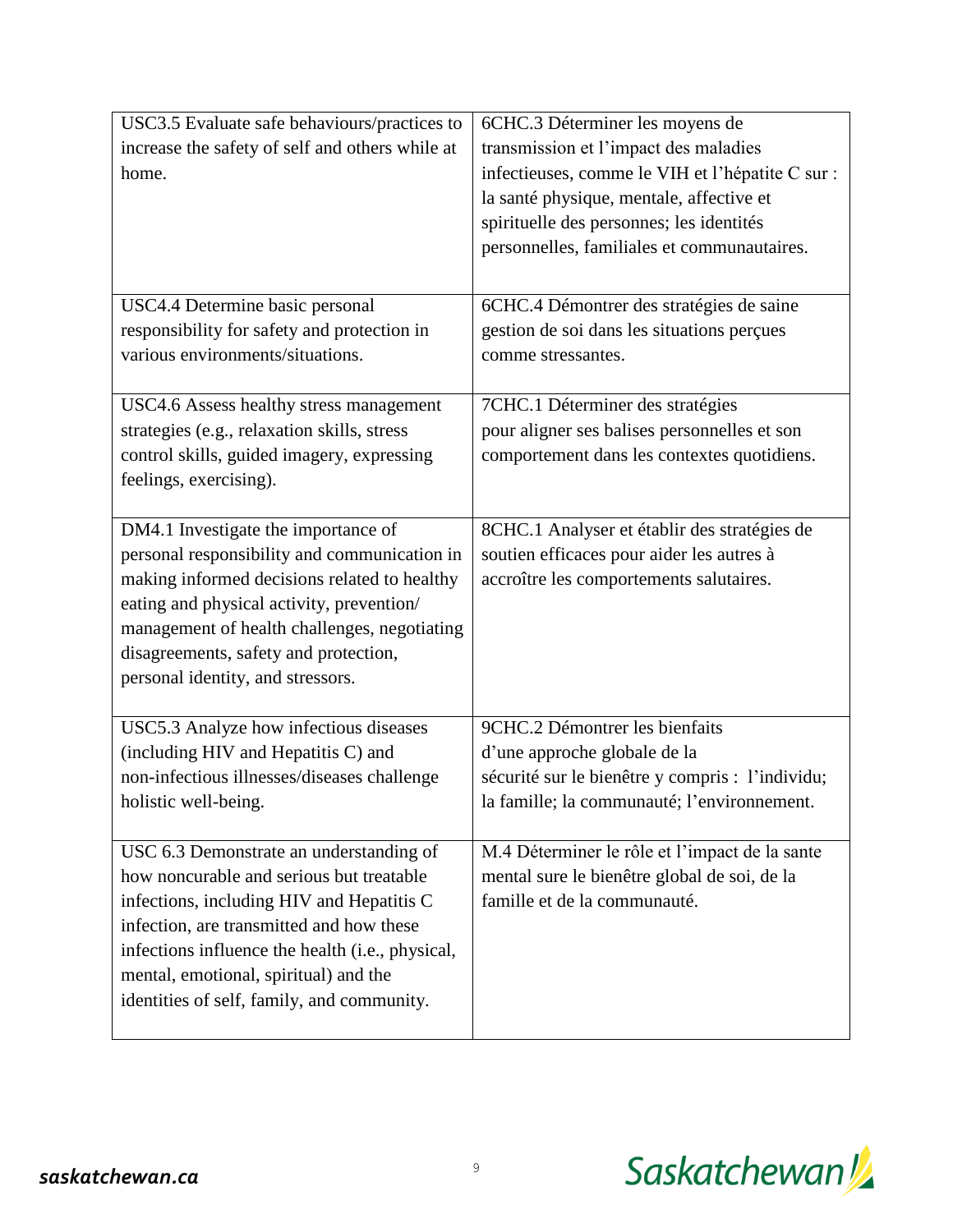| USC 6.4 Assess and demonstrate strategies      | M.9 Mettre à exécution des actions stratégiques |
|------------------------------------------------|-------------------------------------------------|
| used to identify and make healthy decisions    | pour contrer certains défis liés au bienêtre    |
| in stressful situations.                       | communautaire.                                  |
|                                                |                                                 |
| USC 7.1 Establish and use strategies to        |                                                 |
| commit to and act upon personal standards      |                                                 |
| (see grade 6) for various aspects of daily     |                                                 |
| living over which an individual has control.   |                                                 |
|                                                |                                                 |
| USC 8.1 Analyze and establish effective        |                                                 |
| strategies of support for purposes of helping  |                                                 |
| others increase health-enhancing behaviours.   |                                                 |
|                                                |                                                 |
| USC 8.3 Investigate and analyze the impact     |                                                 |
| of in/formal supports and services (including  |                                                 |
| testing/diagnostic services) available to      |                                                 |
| individuals, families, and communities         |                                                 |
| infected with/ affected by non-curable and     |                                                 |
| serious but treatable infections/diseases      |                                                 |
| (including HIV and Hepatitis C).               |                                                 |
|                                                |                                                 |
| DM 8.8 Appraise the role of "support" in       |                                                 |
| making healthy decisions related to family     |                                                 |
| roles and responsibilities, non-curable        |                                                 |
| infections/ diseases, violence and abuse, body |                                                 |
| image, sustainability, and sexual health.      |                                                 |
|                                                |                                                 |
| USC 9.2 Analyze how the well-being of self,    |                                                 |
| family, community, and the environment is      |                                                 |
| enhanced by a comprehensive, community         |                                                 |
| approach to safety.                            |                                                 |
|                                                |                                                 |

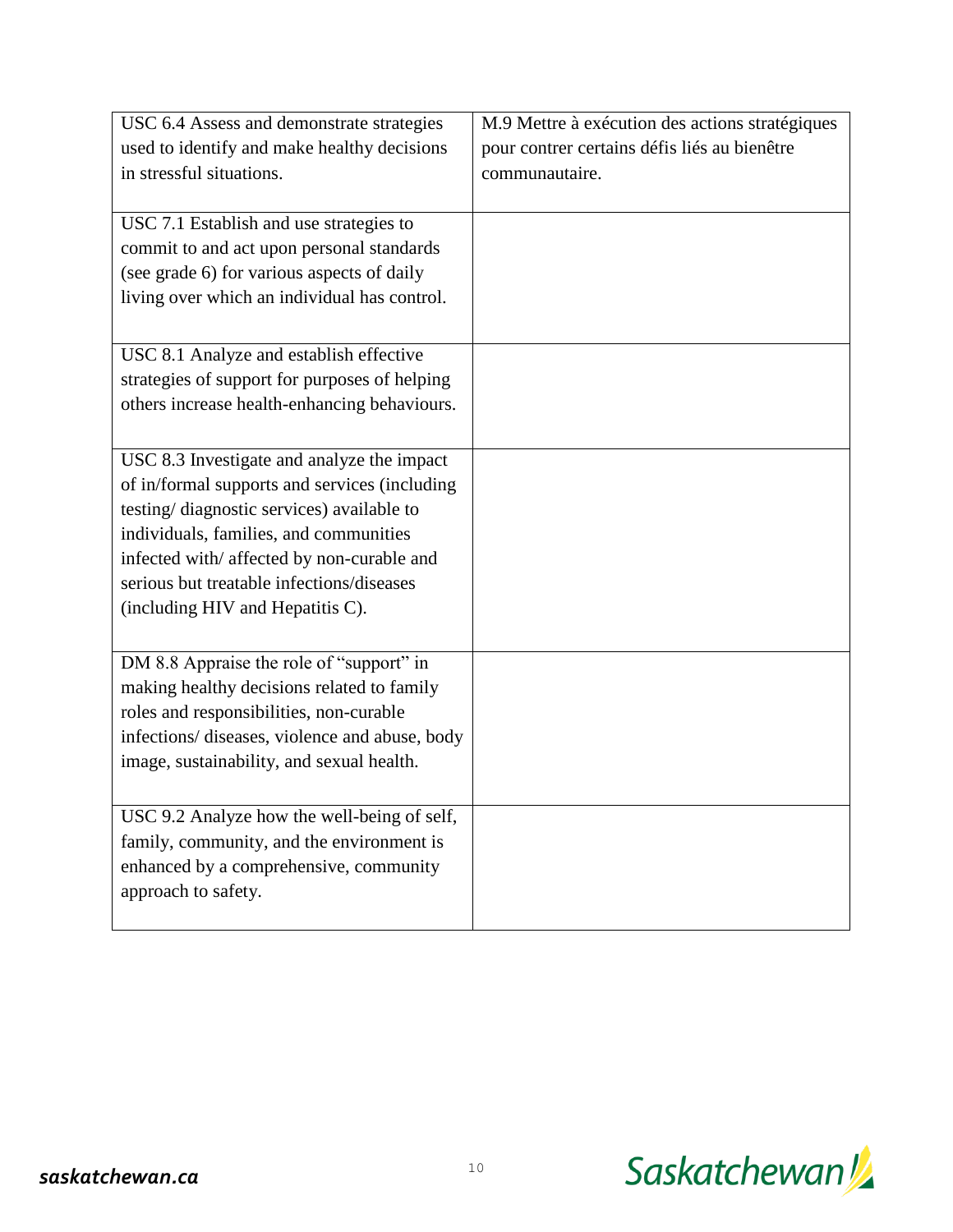| DM 9.10 Assess the role of health promotion      |  |
|--------------------------------------------------|--|
| in making healthy decisions related to           |  |
| comprehensive approaches to safety,              |  |
| non-curable infection/diseases, romantic         |  |
| relationships, healthy food policies,            |  |
| addictions, tragic death and suicide, chronic    |  |
| illness, and sexual health.                      |  |
|                                                  |  |
| W1 Evaluate one's understanding of wellness      |  |
| while participating in various learning          |  |
| opportunities that balance the dimensions of     |  |
| wellness (i.e., physical, psychological, social, |  |
| spiritual, environmental).                       |  |
|                                                  |  |
| W4 Assess the impact of mental health on         |  |
| overall well-being of self, family, and          |  |
| community.                                       |  |
|                                                  |  |
| W9 Assess challenges related to community        |  |
| well-being and take action to address these      |  |
| challenges.                                      |  |
|                                                  |  |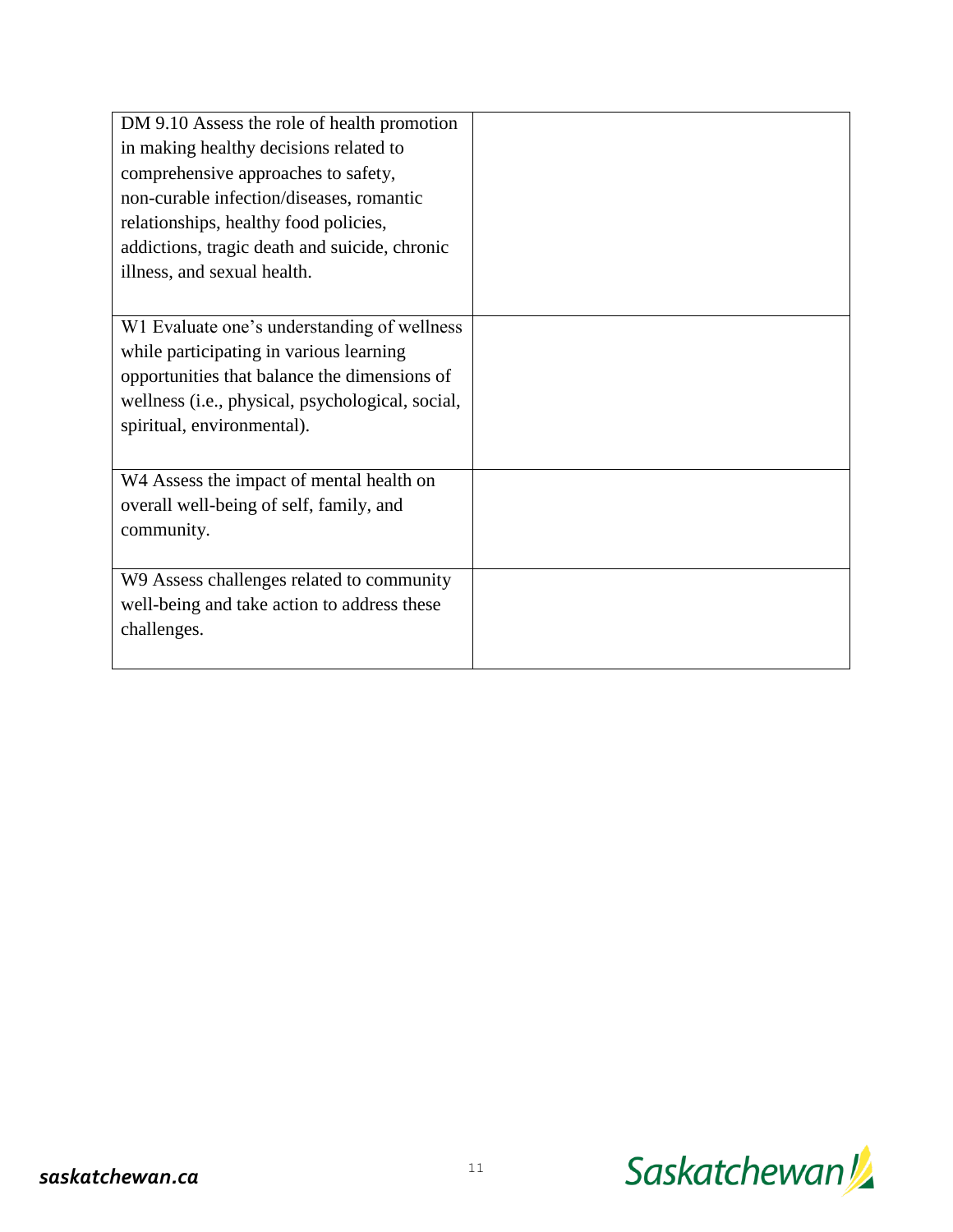| Opportunities to Address the Topics in Science Curricula                               |                                                                                             |  |
|----------------------------------------------------------------------------------------|---------------------------------------------------------------------------------------------|--|
| HB5.1 Analyze personal and societal                                                    | 5SH.1 Déterminer l'importance de maintenir                                                  |  |
| requirements for, and the impact of,                                                   | un corps en santé et les répercussions de ne                                                |  |
| maintaining a healthy human body.                                                      | pas maintenir un corps en santé sur l'individu                                              |  |
|                                                                                        | ou la société.                                                                              |  |
|                                                                                        |                                                                                             |  |
| HS20-DT1 Explore the tools and                                                         | 20SS-DT.1 Explore les outils et méthodes                                                    |  |
| procedures used to diagnose and monitor                                                | employés pour diagnostiquer et surveiller des                                               |  |
| medical conditions.                                                                    | problèmes de santé.                                                                         |  |
|                                                                                        |                                                                                             |  |
| HS20-DT2 Assess the importance of                                                      | 20SS-DT.2 Expliquer l'importance de                                                         |  |
| interpreting diagnostic findings to support                                            | l'interprétation des résultats des examens                                                  |  |
| treatment options for specific pathologies.                                            | diagnostiques dans l'établissement des                                                      |  |
|                                                                                        | options de traitement.                                                                      |  |
|                                                                                        |                                                                                             |  |
| BI30-LE1 Explore how scientific                                                        | 30BIO-VÉ.1 Explorer comment la                                                              |  |
| understandings of life and its characteristics                                         | compréhension de la vie et de ses                                                           |  |
| change in light of new evidence.                                                       | caractéristiques changent compte tenu de                                                    |  |
|                                                                                        | données nouvelles.                                                                          |  |
|                                                                                        |                                                                                             |  |
| BI30-GB3 Explore the impacts of historical,<br>current and emerging biotechnologies on | 30BIO-GB.3 Explorer les répercussions des<br>biotechnologies historiques, contemporaines    |  |
| self, society and the environment.                                                     | et émergentes sur : soi-même; la société et;                                                |  |
|                                                                                        | l'environnement.                                                                            |  |
|                                                                                        |                                                                                             |  |
| <b>Opportunities to Address the Topics in Social Sciences Curricula</b>                |                                                                                             |  |
|                                                                                        |                                                                                             |  |
| RW5.2 Hypothesize about economic                                                       | 6PA.1 Distinguer les formes de pouvoir<br>manifestées chez les individus et dans les        |  |
| changes that Canada may experience in the<br>future.                                   |                                                                                             |  |
|                                                                                        | familles, les communautés et les nations, y<br>compris : la force; l'autorité; l'influence. |  |
|                                                                                        |                                                                                             |  |
| PA8.2 Examine the role of power and                                                    | 7PA.3 Juger des forces et des défis relatifs de                                             |  |
| authority in the application of diverse                                                | la démocratie, de l'oligarchie et de l'autocratie                                           |  |
| decision-making processes in a variety of                                              | comme modes de gouvernement.                                                                |  |
| contexts.                                                                              |                                                                                             |  |
|                                                                                        |                                                                                             |  |
|                                                                                        |                                                                                             |  |

# **Opportunities to Address the Topics in Science Curricula**